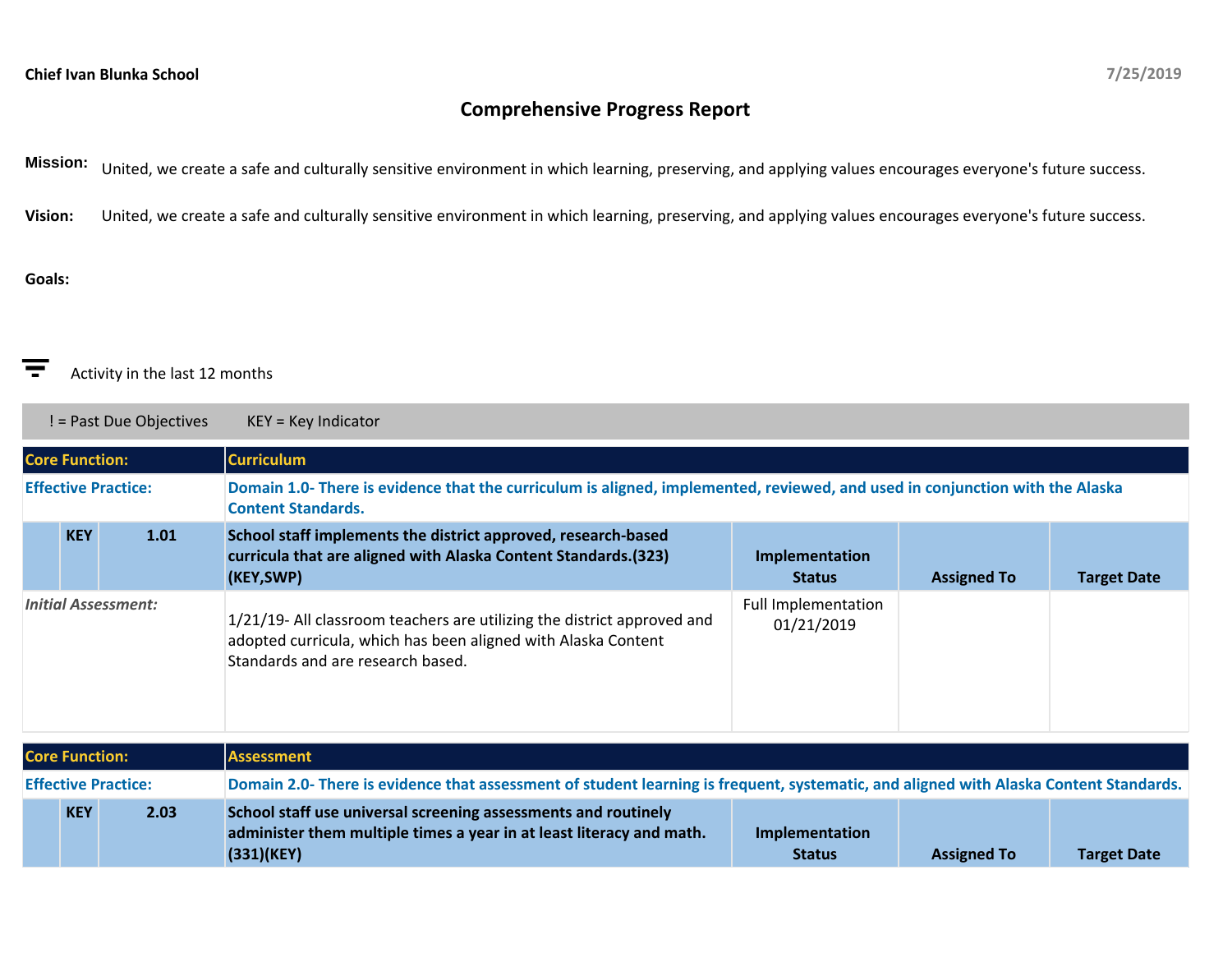| <b>Initial Assessment:</b> |                       |                            | 1/21/19- All grade levels participate in the MAP assessment, which is<br>administered three times per school year (fall, winter, spring). Students<br>are assessed in math (K-12), reading (K-12), language arts (2-12), and<br>science (3-12). In addition, all students in grade 3-9 participate in the<br>annual PEAKS assessment.                                                                                                                   | <b>Full Implementation</b><br>01/21/2019 |                    |                    |
|----------------------------|-----------------------|----------------------------|---------------------------------------------------------------------------------------------------------------------------------------------------------------------------------------------------------------------------------------------------------------------------------------------------------------------------------------------------------------------------------------------------------------------------------------------------------|------------------------------------------|--------------------|--------------------|
|                            | <b>Core Function:</b> |                            | <b>Instruction</b>                                                                                                                                                                                                                                                                                                                                                                                                                                      |                                          |                    |                    |
|                            |                       | <b>Effective Practice:</b> | Domain 3.0- There is evidence that research based, effective, and varied instructional strategies are used in all classrooms to meet the<br>needs of each student.                                                                                                                                                                                                                                                                                      |                                          |                    |                    |
|                            | <b>KEY</b>            | 3.02                       | School staff implement a coherent, documented plan throughout the<br>school to ensure that all students receive core instruction and all low-<br>performing students receive additional support to help them meet or<br>exceed the state content standards.(335)(KEY,SWP)                                                                                                                                                                               | Implementation<br><b>Status</b>          | <b>Assigned To</b> | <b>Target Date</b> |
| <b>Initial Assessment:</b> |                       |                            | 1/21/19- All classroom teachers follow district-wide pacing calendars in<br>all subject areas and grade levels to consistently provide core<br>instruction to all students. In addition, the school has a process in place<br>for identifying students in need of interventions and determining what<br>those interventions will be. Starting second semester, some of these<br>interventions are being implemented by a certified instructional tutor. | <b>Full Implementation</b><br>01/21/2019 |                    |                    |
|                            | <b>KEY</b>            | 3.03                       | School staff use research-based instructional practices, programs and<br>materials.(337)(KEY,SWP)                                                                                                                                                                                                                                                                                                                                                       | Implementation<br><b>Status</b>          | <b>Assigned To</b> | <b>Target Date</b> |
| <b>Initial Assessment:</b> |                       |                            | 1/21/19- All classroom teachers are utilizing the district approved and<br>adopted curricula, which are research-based practices, programs, and<br>materials. Students are grouped in various ways throughout the day<br>based on student readiness, interests and leaning needs as appropriate<br>to the subject or topic.                                                                                                                             | Full Implementation<br>01/21/2019        |                    |                    |
|                            | <b>KEY</b>            | 3.04                       | School staff consistently, and regularly measure the effectiveness of<br>instruction using data from a variety of formative assessments.(340)<br>(KEY)                                                                                                                                                                                                                                                                                                  | Implementation<br><b>Status</b>          | <b>Assigned To</b> | <b>Target Date</b> |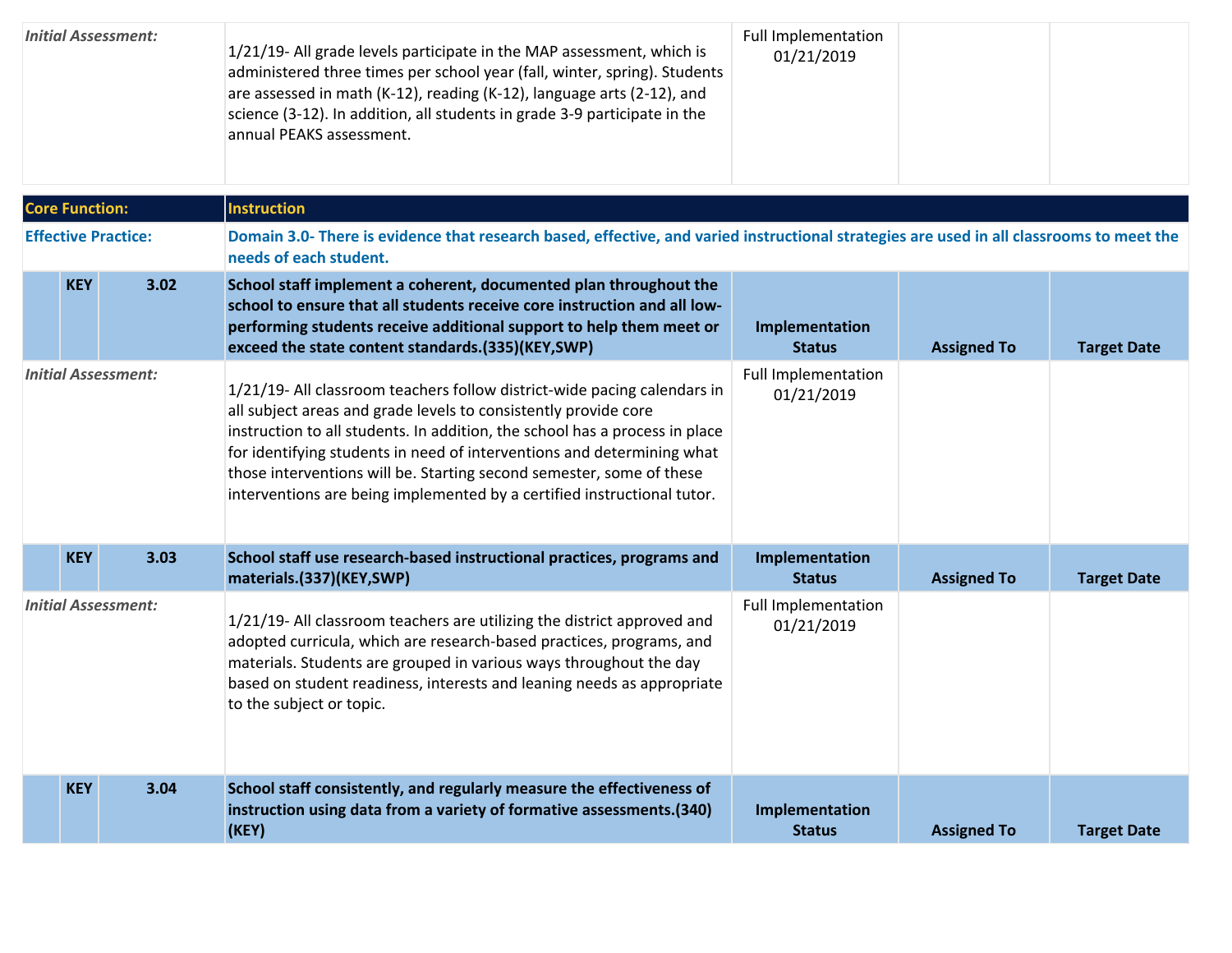| <b>Initial Assessment:</b> | 1/21/19- Teachers use both formal and informal assessment tools to<br>measure effectiveness of instruction. Teachers use pre and post<br>classroom assessments, MAP assessment data, PEAKS assessment data,<br>and daily homework to assess student needs. Teachers are consistently<br>and regularly measuring the effectiveness of their instruction by using a<br>variety of monitoring tools to determine whether their instruction is<br>having the desired effect on student learning.                                 | Full Implementation<br>11/30/2017 |  |
|----------------------------|------------------------------------------------------------------------------------------------------------------------------------------------------------------------------------------------------------------------------------------------------------------------------------------------------------------------------------------------------------------------------------------------------------------------------------------------------------------------------------------------------------------------------|-----------------------------------|--|
|                            | 11/30/17: Full Implementation Teachers use both formal and informal<br>assessment tools to measure effectiveness of instruction. Teachers use<br>pre and post classroom tests, MAP assessment data, PEAKS assessment<br>data, AimsWeb data, and daily homework to assess student needs.<br>Teachers are consistently and regularly measuring the effectiveness of<br>their instruction by using a variety of monitoring tools to determine<br>whether their instruction is having the desired effect on student<br>learning. |                                   |  |

| <b>Core Function:</b>      | <b>Supportive Learning Environment</b>                                                                                   |
|----------------------------|--------------------------------------------------------------------------------------------------------------------------|
| <b>Effective Practice:</b> | Domain 4.0- There is evidence that school culture and climate provide a safe, orderly environment conducive to learning. |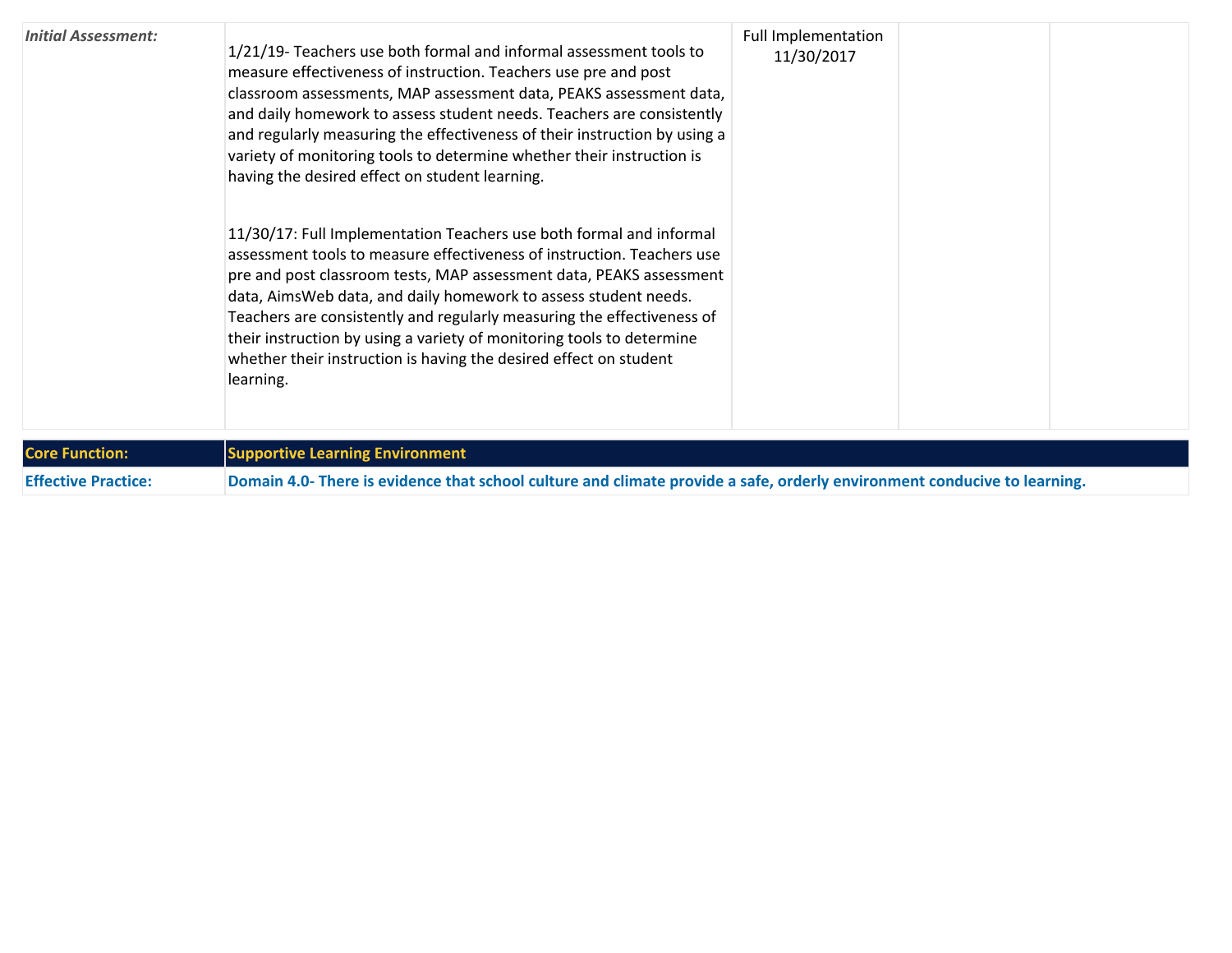| <b>KEY</b><br>4.07                         | School staff communicate effectively with parents about learning<br>expectations, student progress, and reinforcing learning at home;<br>staff implement effective strategies to increase parent engagement.<br>(348)(KEY)                                                                                                                                                                                                                                                                                                                                                                                                                                                                                                                                                                                                                                                                                                                                     | Implementation<br><b>Status</b>          | <b>Assigned To</b>    | <b>Target Date</b> |
|--------------------------------------------|----------------------------------------------------------------------------------------------------------------------------------------------------------------------------------------------------------------------------------------------------------------------------------------------------------------------------------------------------------------------------------------------------------------------------------------------------------------------------------------------------------------------------------------------------------------------------------------------------------------------------------------------------------------------------------------------------------------------------------------------------------------------------------------------------------------------------------------------------------------------------------------------------------------------------------------------------------------|------------------------------------------|-----------------------|--------------------|
| <b>Initial Assessment:</b>                 | 1/22/19- A major push this year has been promoting our hashtag,<br>#TheEagleWay, and really focusing with staff on sharing a positive<br>school story in all platforms.<br>3/30/18- In addition to continuing the communication procedures and<br>expectations that have been in place for a number of years, the school<br>leadership and staff are focusing on promoting a positive image of the<br>school though a school Facebook group and a social media hashtag.<br>3/06/17- Communication procedures have remained the same. In<br>addition to the items listed below, the school principal maintains a<br>school Facebook page to alert parents of events at the school and<br>special achievements of students.<br>2/03/16 - The procedures listed on 5/11/15 continue to be the methods<br>of communication with parents and community members. One change<br>is the five positive contacts per week, which is still supported but not<br>required. | <b>Limited Development</b><br>10/07/2010 |                       |                    |
|                                            | 5/11/15 - Some programs and procedures are in place to communicate<br>with parents about learning expectations, student progress, and ways to<br>reinforce learning at home. An Open House and Parent/Teacher<br>conferences are held to communicate learning expectations to parents.<br>Regular progress reports and grade reports are sent home to inform<br>parents about student progress. Some teachers communicate in person<br>or by telephone with parents about student progress, particularly with<br>students that are falling behind. Teachers also make at least five<br>positive contacts weekly with parents and provide records of these<br>contacts to the Assistant Principal. Literacy nights have been conducted<br>to assist parents in reinforcing learning at home.                                                                                                                                                                    |                                          |                       |                    |
| <b>How it will look</b><br>when fully met: | Staff members will continue to share positive stories about school and<br>students on the CIBS Eagles Fan Page.                                                                                                                                                                                                                                                                                                                                                                                                                                                                                                                                                                                                                                                                                                                                                                                                                                                | <b>Objective Met</b>                     | <b>Meghan Redmond</b> | 05/18/2018         |
| <b>Actions</b>                             |                                                                                                                                                                                                                                                                                                                                                                                                                                                                                                                                                                                                                                                                                                                                                                                                                                                                                                                                                                | 3 of 3 (100%)                            |                       |                    |
|                                            | 2/28/11 Monthly Community School Committee meetings will be held with the<br>public notified in advance.                                                                                                                                                                                                                                                                                                                                                                                                                                                                                                                                                                                                                                                                                                                                                                                                                                                       | Complete 05/11/2012                      | Robin Jones           | 05/14/2012         |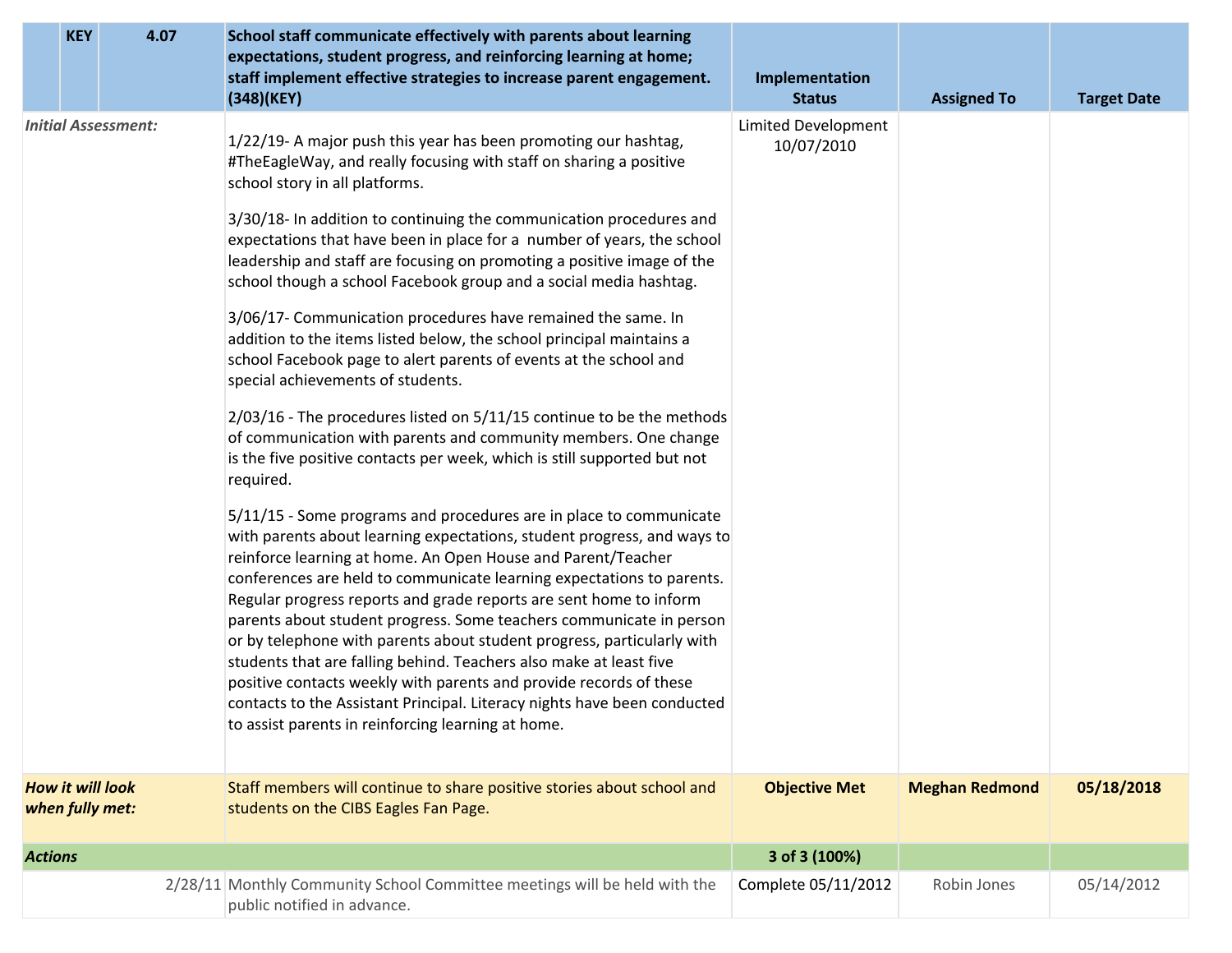|                            | 8.04 | This school assists preschool children in the transition from early<br>childhood programs, such as Head Start, Even Start or any other<br>preschool program, to local elementary school programs.(2117) | Implementation<br><b>Status</b> | <b>Assigned To</b> | <b>Target Date</b> |
|----------------------------|------|---------------------------------------------------------------------------------------------------------------------------------------------------------------------------------------------------------|---------------------------------|--------------------|--------------------|
| <b>Effective Practice:</b> |      | Domain 8.0                                                                                                                                                                                              |                                 |                    |                    |
| <b>Core Function:</b>      |      | <b>Title Programs</b>                                                                                                                                                                                   |                                 |                    |                    |
|                            |      | Notes: The Back to School BBQ will be held during the first month of school.                                                                                                                            |                                 |                    |                    |
|                            |      | 2/28/11 The Back to School BBQ will be held during the first month of school.                                                                                                                           | Complete 08/30/2011             | Robin Jones        | 08/30/2015         |
|                            |      | Notes: We will held 3 literacy nights this year.                                                                                                                                                        |                                 |                    |                    |
|                            |      | 2/28/11 At least three Family Literacy Nights will be held throughout the school<br>year.                                                                                                               | Complete 04/30/2012             | Robin Jones        | 05/01/2015         |
|                            |      | Notes: Monthly CSC meetings were held each month, with agendas posted in 3<br>public places. Meetings were open to the public.                                                                          |                                 |                    |                    |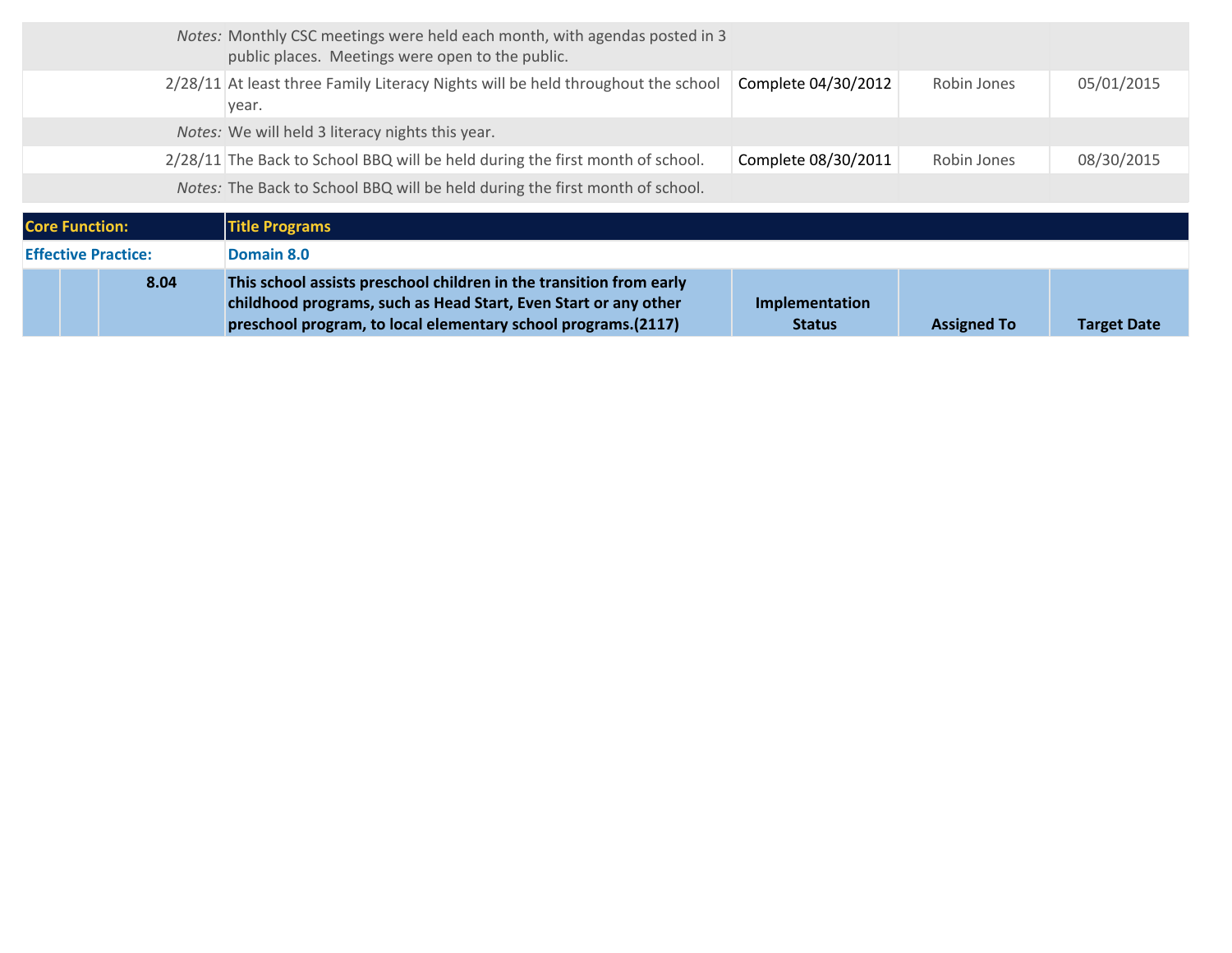### *Initial Assessment:*

Head Start children are invited to the school to participate in kindergarten classroom once a month. During this time the Head Start children are exposed to all aspects of the elementary school programs from eating lunch to behavior in the halls and classroom. We will continue to include the Head Start children in school activities when appropriate. 4/22/14 - Head Start has been absorbed into our K-12 facility and our preschool students are exposed to all aspects of the elementary school program. PPVT, Brigance, and ChildFind are administered twice per year and provide valuable data that guides the preschool to kindergarden transition. 5/11/15 - Head Start has been absorbed into our K-12 facility and our preschool students are exposed to all aspects of the elementary school program. PPVT, Brigance, and ChildFind are administered twice per year and provide valuable data that guides the preschool to kindergarden transition. 5/3/16 - Chief Ivan Blunka School continues the partnership with Head Start including working collaboratively to provide special education services, conduct ChildFind, and provide transition opportunities. 4/12/17 - Head Start continues to be housed within the school. There is a transition plan where Head Start students visit Kindergarten classrooms but because Head Start is in the school, children are familiar with the school and the expectations.

3/20/18- Head Start continues to be housed in Chief Ivan Blunka School, where those Pre-K students are exposed to the school from a very early age. Chief Ivan Blunka School and Headstart collaborate to provide services to special education students, through the use of ChildFind.

1/22/19- A major change to preschool at CIBS this year is the addition of a certified preschool teacher to the program. The focus on student selection changed from income to age and educational need. With the addition of a certified teacher, the focus of classroom activities has also shifted to focus more on pre-academics in addition to social and emotional activities. In addition, every 3 and 4 year old in the community has the opportunity to participate in preschool if parents request. An additional class has been added to accommodate any students on the 'waiting list' for Head Start.

| <b>Full Implementation</b> |
|----------------------------|
| 02/15/2012                 |

**Implementation** 

Full Implementation

**Status Assigned To Target Date**

| The district office assists the school in coordinating and integrating the |  |  |
|----------------------------------------------------------------------------|--|--|
|----------------------------------------------------------------------------|--|--|

**8.05 Federal, State, and local service programs are integrated and** 

**coordinated.(2118)**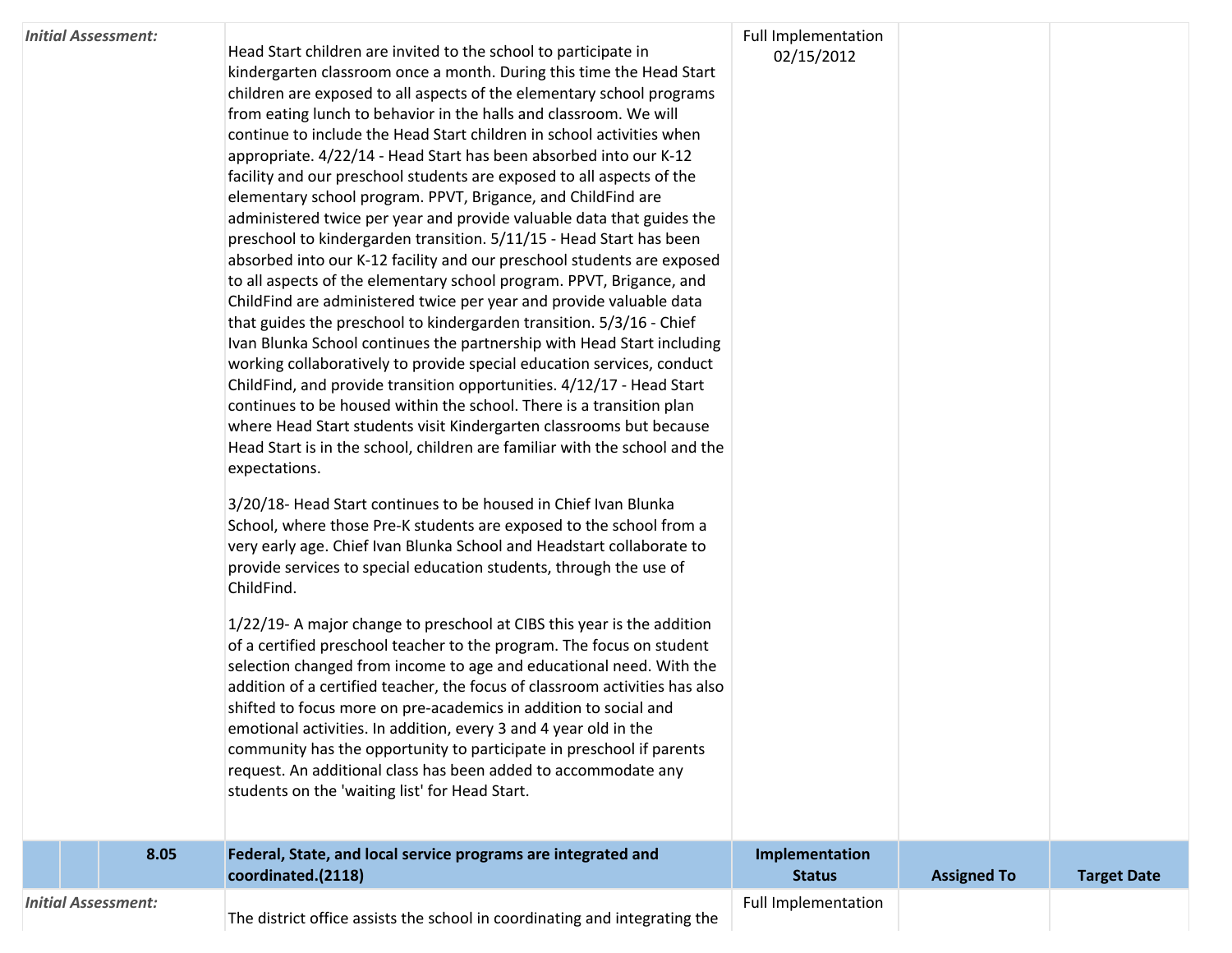various Federal and state services and programs. In addition, the school partners with the following organizations to implement the school-wide plan: local traditional council, Bristol Bay Native Association, UAF-Bristol Bay Campus, the Bristol Bay Area Health Corporation, etc. We will continue the relationship that has previously been established will all organizations to help strengthen and ensure that all programs are meeting the needs of providing a high quality education to all students, providing high quality professional development for staff, and provide support for teacher to become highly qualified. 5/11/15 - The district office assists the school in coordinating and integrating the various Federal and state services and programs. In addition, the school partners with the following organizations to implement the school-wide plan: local traditional council, Bristol Bay Native Association, UAF-Bristol Bay Campus, the Bristol Bay Area Health Corporation, etc. We will continue the relationship that has previously been established will all organizations to help strengthen and ensure that all programs are meeting the needs of providing a high quality education to all students, providing high quality professional development for staff, and provide support for teacher to become highly qualified. 4/12/17 - The school and district work together to integrate the various programs to the students including Title IA funds for after school tutoring and parent involvement, and migrant funding for migrant family nights and other migrant services.

3/20/18 - The school and district work together to integrate the various programs to the students including Title IA funds for after school tutoring and parent involvement, and migrant funding for migrant family nights and other migrant services. The Indian Education grant supports the Yup'ik Studies program.

1/22/19 - The school and district work together to integrate the various programs to the students including Title IA funds for after school tutoring and parent involvement, and migrant funding for migrant family nights and other migrant services. The Indian Education grant supports the Yup'ik Studies program. In addition to this, Bristol Bay Native Association is split funding the certified preschool teacher position that was added this school year. The Yup'ik Studies program has also secured a mini-grant from Bristol Bay Native Corporation to fund an advanced skin sewing course. This year, the school is also working with Alaska Native Tribal Health Consortium and Bristol Bay Area Health Corporation to provide ATV Safety training to all students K-12 by the end of the school year.

#### 03/07/2012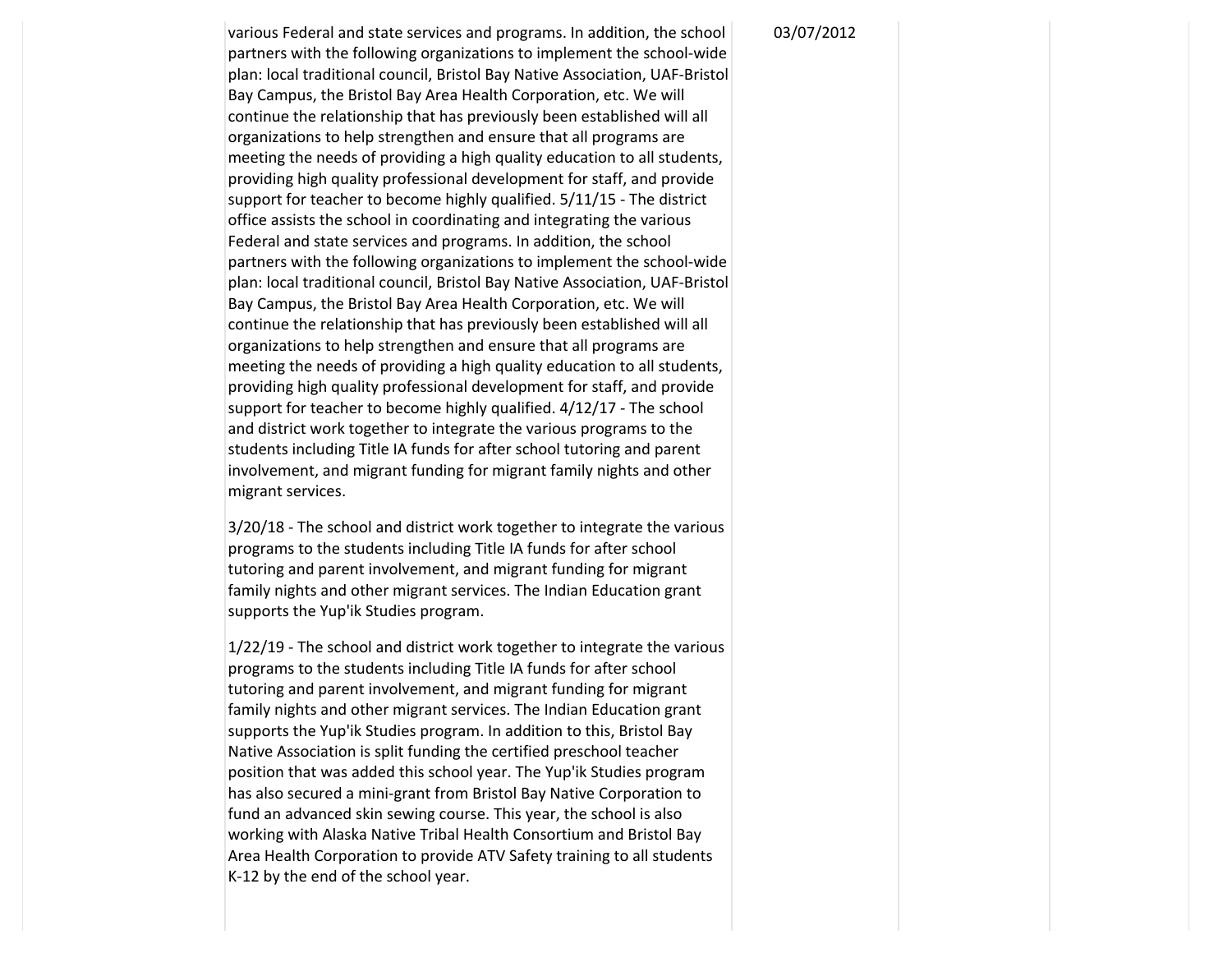|  | 8.06                       | All instructional paraprofessionals will meet minimum qualifications.<br>(2119)                                                                                                                                                                                                                                                                                                                                                                                                                          | Implementation<br><b>Status</b>          | <b>Assigned To</b> | <b>Target Date</b> |
|--|----------------------------|----------------------------------------------------------------------------------------------------------------------------------------------------------------------------------------------------------------------------------------------------------------------------------------------------------------------------------------------------------------------------------------------------------------------------------------------------------------------------------------------------------|------------------------------------------|--------------------|--------------------|
|  | <b>Initial Assessment:</b> | All core content teachers and instructional paraprofessionals are highly<br>qualified. 4/22/14 - All core content teachers and instructional<br>paraprofessionals are highly qualified. 5/22/15 - All core content<br>teachers and instructional paraprofessionals are highly qualified.<br>3/20/18- All instructional paraprofessionals have met the Alaska<br>Paraprofessional Qualifications.<br>1/23/19- All instructional paraprofessionals have met the Alaska<br>Paraprofessional Qualifications. | <b>Full Implementation</b><br>03/07/2012 |                    |                    |
|  | 8.07                       | The school will have strategies to attract and retain effective teachers.<br>(2120)                                                                                                                                                                                                                                                                                                                                                                                                                      | Implementation<br><b>Status</b>          | <b>Assigned To</b> | <b>Target Date</b> |